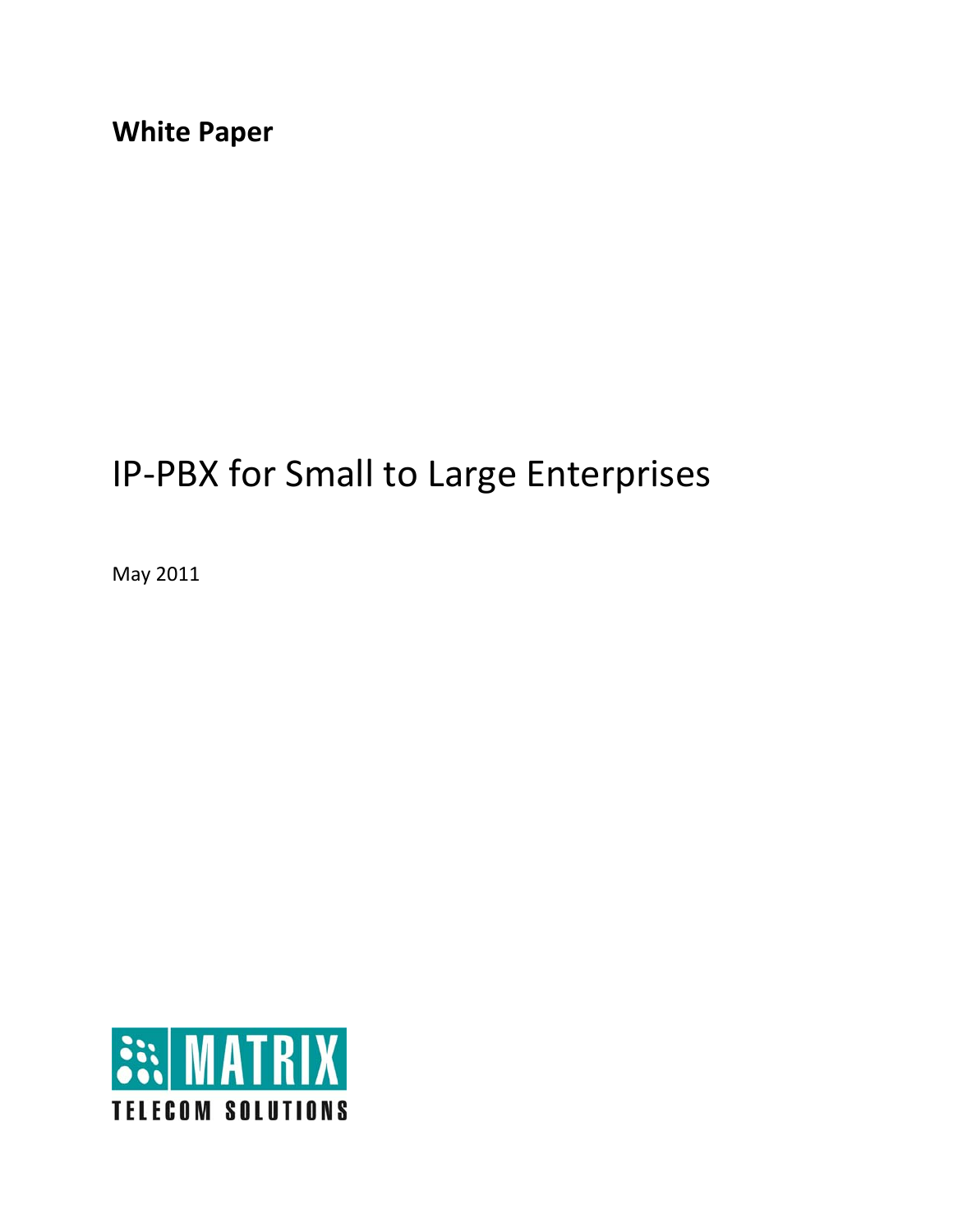## Contents

- 1. Executive Summary
- 2. IP Telephony An Overview
- 3. Matrix IP‐PBX solution for Small to Large Enterprises
- 4. Benefits of IP‐Telephony

## **Executive Summary**

The current technology advancements have enabled Telephony system manufacturers to integrate IP with existing telephony networks and offer converged solution for more optimum utilization of organization's IT infrastructure as well as Internet bandwidth. Small to large enterprises, now days all prefer IP telephony enabled PBXs for their telecom infrastructure. Enterprises that have upgraded to pure or hybrid IP‐PBXs are looking for functionalities and features to optimize their investment in infrastructure, drive call cost reduction, reduce overheads and increase employee productivity. Use of IP Telephony offers all of these and is therefore the unrivaled communication technology-now and for future.

Matrix has introduced the finest range of Hybrid IP‐PBXs to meet the changing requirements of small to large enterprises. This range comprises of advanced telephony features to ensure cost saving, investment optimization, asset utilization and increased staff productivity opening doors to newer applications and fresher opportunities.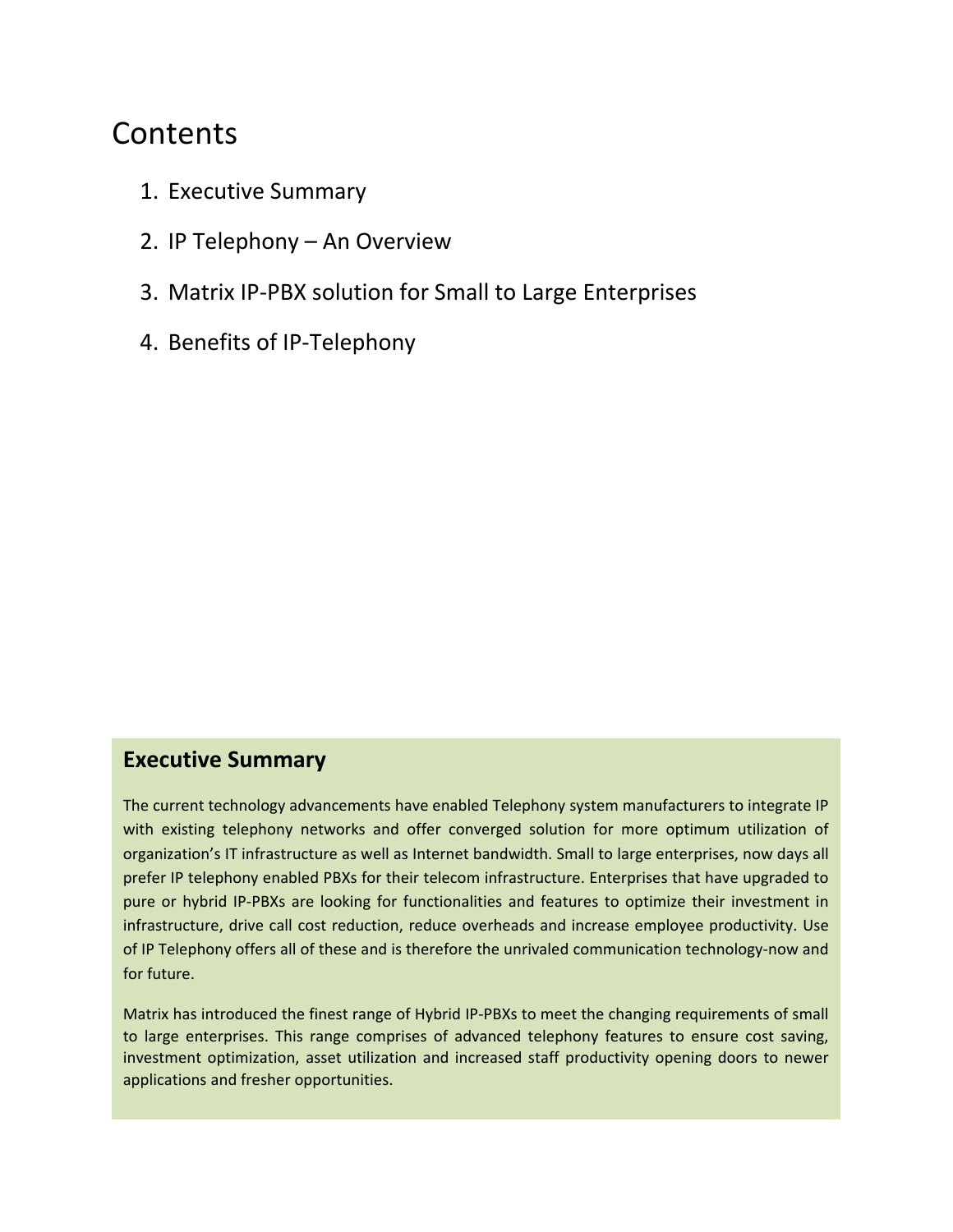## **IP Telephony – An Overview**

Internet has become the backbone of day to day business processes for businesses of all sizes. There are various means by what enterprises get connected to their stakeholders over internet. The latest technology has provided diverse media for availing internet access either at home or office and even during transit. Cost of IT infrastructure and quality of internet services, account major share in organizational overheads. In major cases the infrastructure laid down for data access and bandwidth availed for day to day business processes are not optimally utilized, so the IT infrastructure becomes a non‐optimized asset.



Besides Internet, Telephony is the other major factor for effective business processes. Alike IT, Telephony requires dedicated infrastructure for the efficient management of resources; also it is possible to convert voice signals in digital signals and transmit them over any digital carrier. The technical feasibility of transmitting voice signals over IP has given rise to the new telecommunication phenomenon – IP Telephony (VoIP).

With VoIP, a call now travels over the exiting data network extracting the full potential of available IP bandwidth. There are mechanisms to ensure efficient routing of packets over a data network and reassembling of packets at the other end to generate the sound of user voice. During last few years evolution, VoIP today matches the voice quality of fixed line, reliability with survivable and failover solutions and is much ahead when it comes to offering features over multi locational connectivity.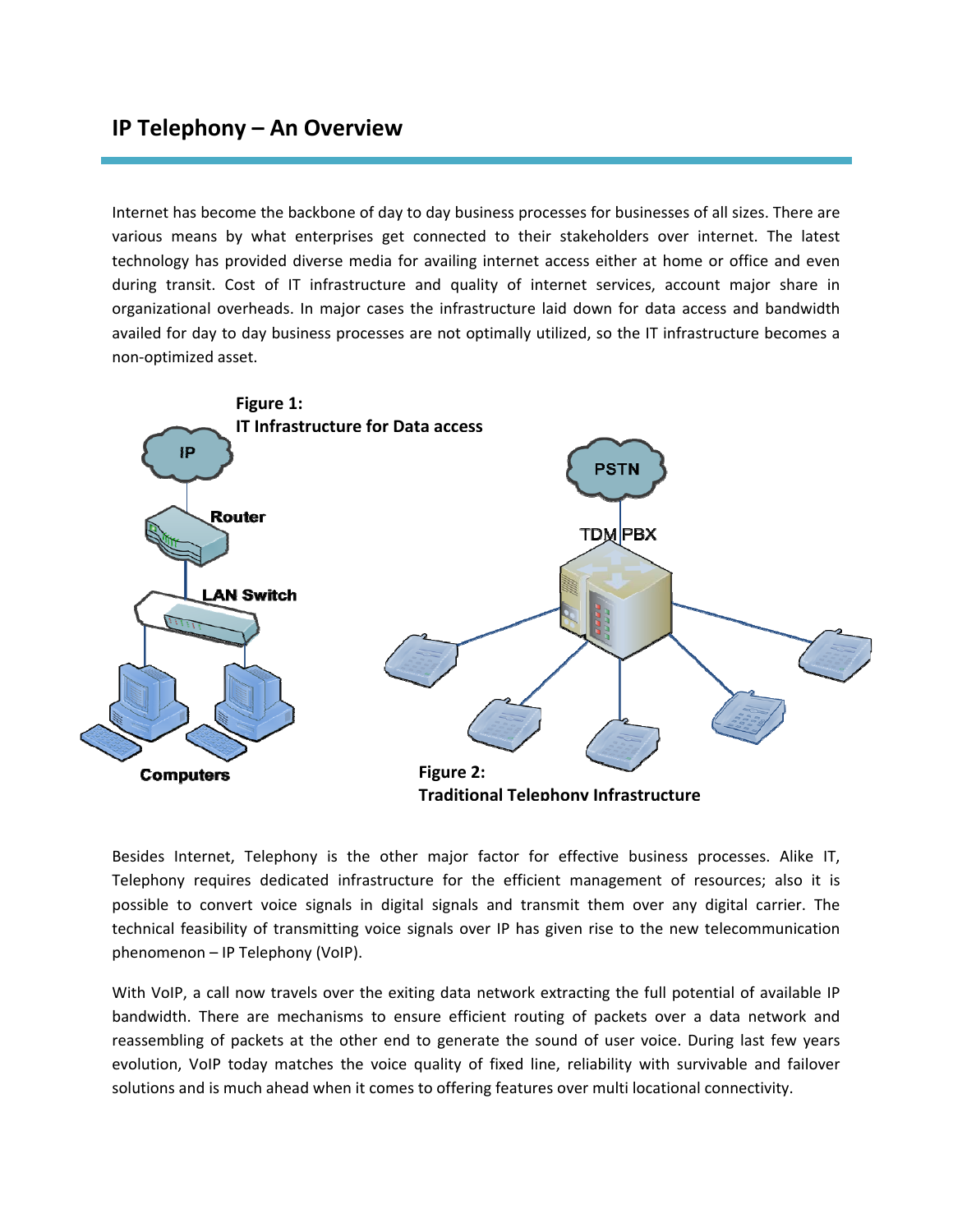

Identical to PSTN, VoIP also requires service provider, referred as Internet Telephony Service Provider (ITSP). ITSP forwards VoIP traffic directly to destination or translates calls onto PSTN, if destination is PSTN user. The channels allocated by these ITSPs to users are termed as SIP Trunks, where SIP refers to Session Initiation Protocol – a basic protocol for VoIP. Along with SIP there are many other protocols and most importantly codecs involved in VoIP. The types of voice codecs supported by IP‐PBXs ensure the quality of speech over internet with effective utilization of bandwidth. The lower quality and higher compression codec such as G.729, demands less bandwidth per call while higher quality codecs such as G.711 and G.722, demand more bandwidth for the same call. One of the reasons for VoIP being preferred telephony resource for Small to Medium enterprise is SIP. SIP is an open standard protocol which makes implementation and integration of various devices easy and affordable.

Till date VoIP was feasible cost reduction solution for Large Enterprises due to higher deployment investment involved. However, advancement in technology has enabled to lower the TCO of VoIP infrastructure and increase the ROI from the already laid down data network. Now, small to medium enterprises are empowered to avail multilateral benefits of VoIP as reduced local and long distance calling, improved telephony system security and reliability. Matrix has field proven range of VoIP products to meet the diversified needs of small to large enterprises. Matrix IP‐PBXs empower small and medium enterprises to avail benefits which were previously privileged to large enterprises only.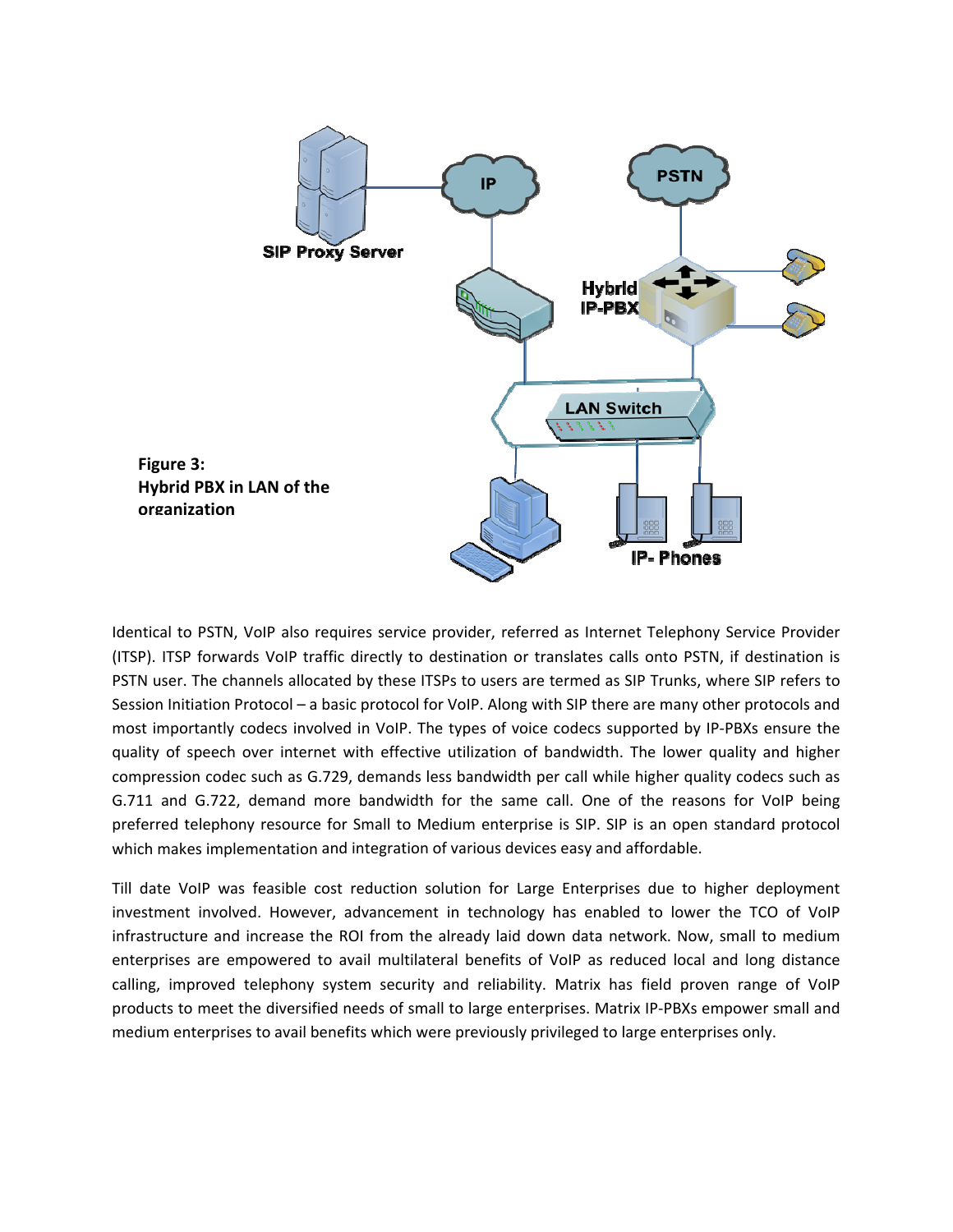## **Matrix IP‐PBX Solution for Small to Large Enterprises**

Small to Large Enterprises are migrating towards VoIP or upgrading their existing infrastructure to avail benefits of VoIP. The requirements of SOHO, Small to Medium Enterprises and Large Enterprises vary depending upon their size, business processes, span and also on their investment capacity.

In case of Large Enterprises, they can afford to migrate towards IP, discarding the existing telephony infrastructure as the benefits incurred from the VoIP will have higher ROI, though TCO will also higher. Whereas in case of SOHO and Small to Medium Enterprises, keeping existing infrastructure including telephony cabling and instruments is of utmost importance due to limited investment capacity. Also the feature requirements vary depending upon the size of the business – SOHO and small businesses are more concerned about call cost reduction while medium to large enterprise look for multi-site connectivity, call cost saving and reliable and secure telephony system.

Matrix has designed range of IP‐PBXs to meet requirements of SOHO, Small to Medium and Large Enterprises. The advance feature inclusion, lower TCO and higher ROI of Matrix range IP‐PBXs makes it the preferred telephony solution for Small, Medium to Large Enterprises.



### **Matrix IP‐ PBX Portfolio**

Medium to Large Enterprises use IP-PBXs for advance applications as Multi-site connectivity, Peer-to-Peer calling, IP Intercom over multiple locations and voice mail applications. Matrix IP‐PBXs are loaded with the large set of advance features to make these advance applications possible and to enable Small to Medium businesses save over telecom costs and increase organization's efficiency at large. Matrix ETERNITY range of IP‐PBXs open standard SIP based design makes it is easy to integrate with other SIP based products.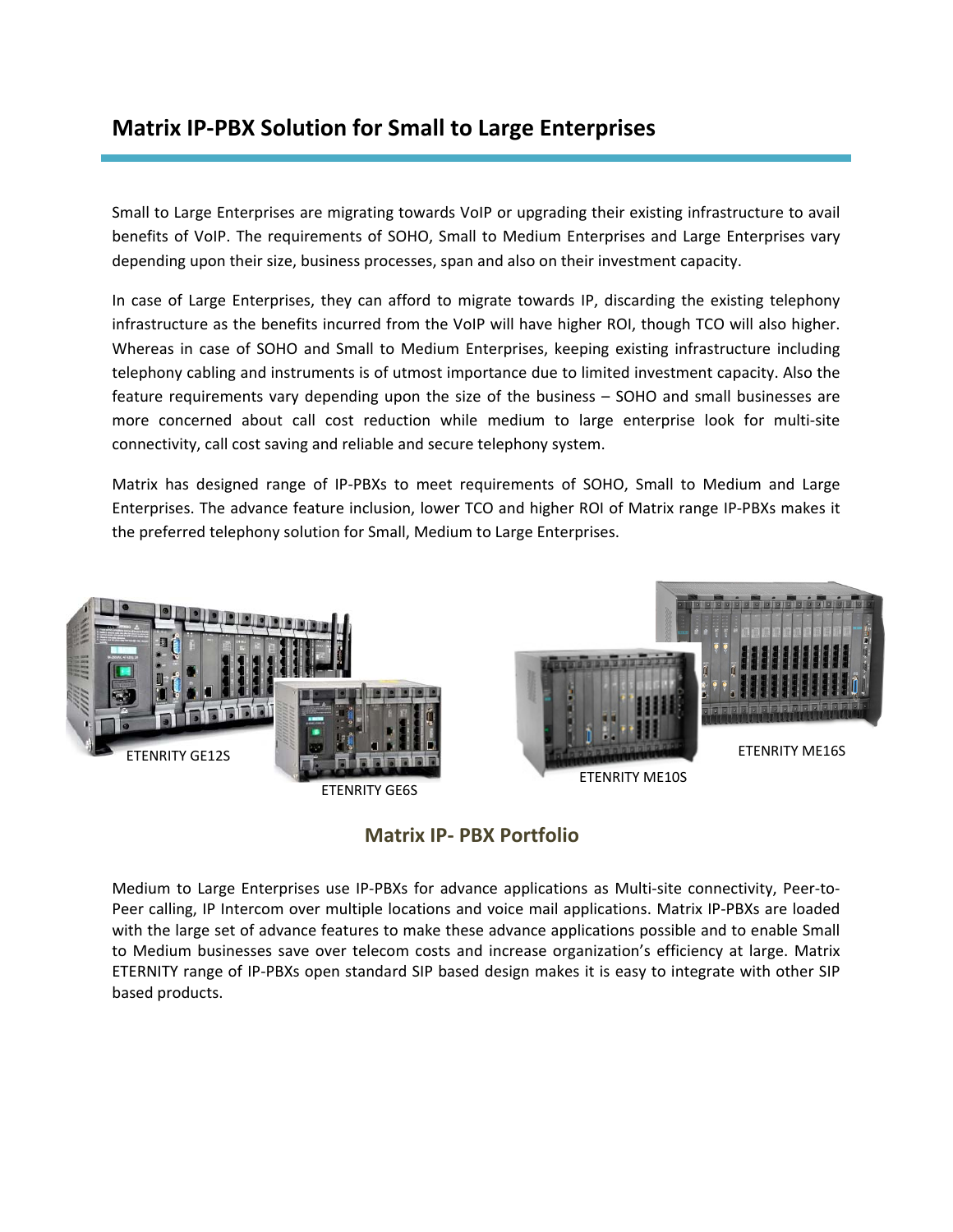

**Multi‐site Connectivity over IP** Intra‐office cost saving through Peer‐to‐Peer Calling

Matrix ETERNITY's unique design offers flexibility of simultaneous SIP Proxy and Peer-to-Peer calling – Optimizing the customer investment.

| <b>ETERNITY IP-PBX Features</b> |                                               | SIP based products that can be<br>integrated with ETERNITY IP-PBX |
|---------------------------------|-----------------------------------------------|-------------------------------------------------------------------|
| Up to 1000 IP Users             | • Universal Routing with<br><b>Least Cost</b> | <b>SIP Phones</b><br>$\bullet$                                    |
| • 32 SIP Accounts               | • Fax over IP (FoIP)                          | <b>VolP Gateways</b><br>$\bullet$                                 |
| <b>Dynamic DNS</b>              | $\bullet$ Conference Dial-In                  |                                                                   |
| Voice Mail                      | • Call Detail Records                         | <b>IP-PBX</b><br>$\bullet$                                        |
| Call Forking                    | • Call back on Trunks                         | <b>IP-Servers</b><br>$\bullet$                                    |
| <b>Mobile Extension</b>         | $\bullet$ RCOC                                |                                                                   |
| <b>Built-in Auto-Attendant</b>  | Web-based Management<br>$\bullet$             |                                                                   |

Matrix ETERNITY is the advance design that can also work as VoIP‐PSTN‐GSM/3G‐ISDN gateway with the existing IP‐PBX, in case organization wants to avail benefits of both advance VoIP as well as wide spread legacy networks. The gateway configuration of ETENRITY enables businesses to bridge their business processes between advanced and legacy stakeholders. Investment protection, seamless connectivity and cost saving over each call are added advantages of this configuration.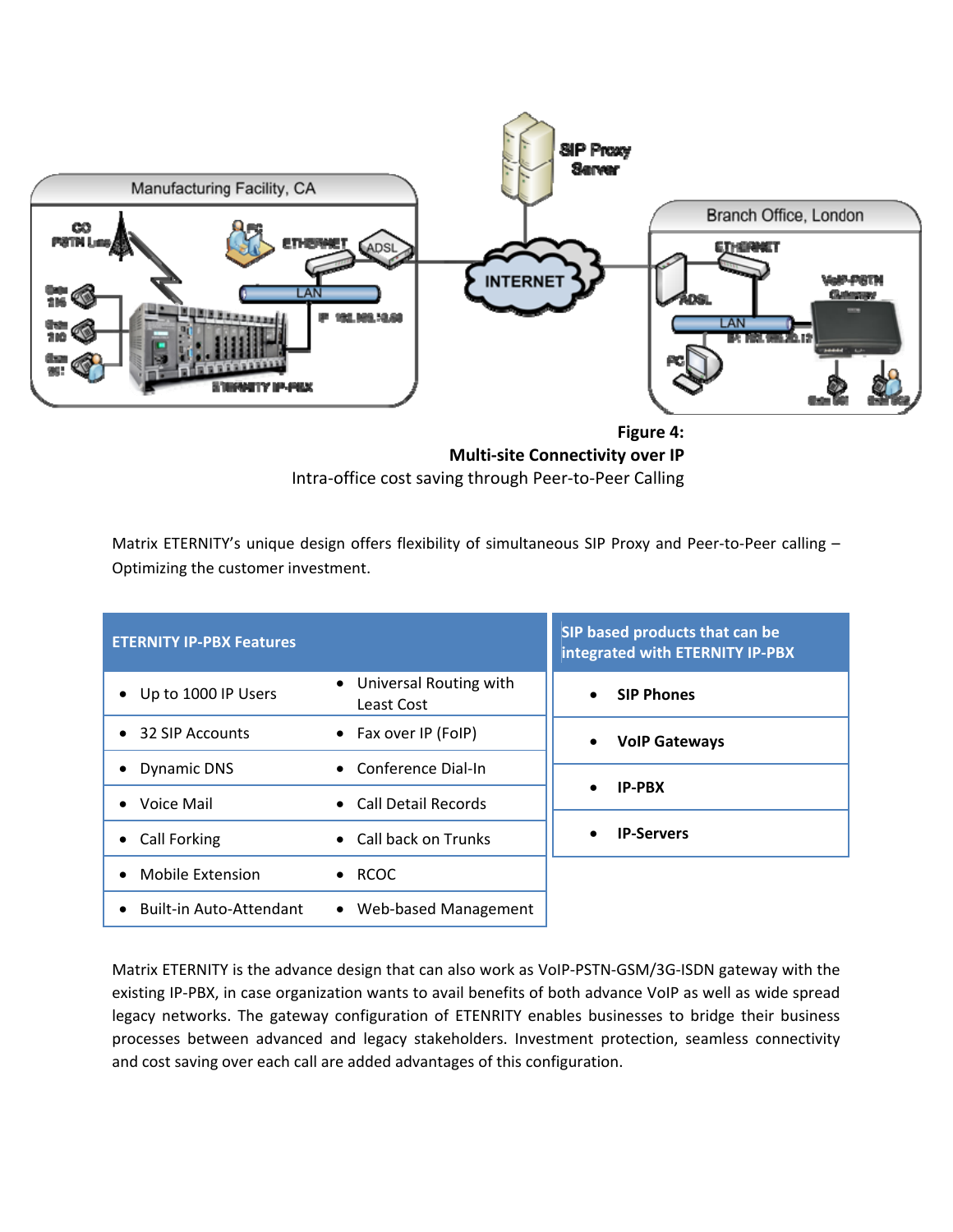## **Benefits of Internet Telephony**

Once customer has invested in Matrix IP‐PBX solution, they can meet all their organizational goals and incur additional benefits

| <b>Need of Small to Large</b><br><b>Enterprises</b> | <b>Matrix Solution</b>                                                                                                                                                                                                                                                                                                                             | <b>Benefits</b>                                                                                                                                                                                                                                        |
|-----------------------------------------------------|----------------------------------------------------------------------------------------------------------------------------------------------------------------------------------------------------------------------------------------------------------------------------------------------------------------------------------------------------|--------------------------------------------------------------------------------------------------------------------------------------------------------------------------------------------------------------------------------------------------------|
| <b>Save Money</b>                                   | <b>ETERNITY Range IP-PBX</b><br>Integrated Hybrid PBX<br>$\bullet$<br>100% Non-blocking<br>$\bullet$<br>architecture<br><b>Modular and Universal</b><br>$\bullet$<br><b>Slot Design</b><br><b>Universal Connectivity</b><br>$\bullet$<br><b>Seamless Mobility</b><br>٠<br>Reliability<br>$\bullet$<br>Flexibility to scale<br>$\bullet$<br>anytime | Reduced telephony costs<br>$\bullet$<br>Free Inter-site VoIP calling<br>No need to Invest in new infrastructure                                                                                                                                        |
| <b>Stay Connected</b>                               |                                                                                                                                                                                                                                                                                                                                                    | Increased organizational efficiency<br>$\bullet$<br><b>Multi-locational Connectivity</b><br>$\bullet$<br><b>Seamless Staff Mobility</b><br>$\bullet$<br><b>Universal Connectivity</b><br>Seamless network convergence<br>Minimum downtime<br>$\bullet$ |
| <b>Resource Utilization</b>                         |                                                                                                                                                                                                                                                                                                                                                    | Utilize existing IT infrastructure with<br>$\bullet$<br>existing telephones<br>Use same internet connection for voice<br>$\bullet$<br>and data transmission<br>Increased staff productivity<br>$\bullet$                                               |
| <b>Higher ROI</b>                                   | <b>Better Voice Quality</b><br>$\bullet$<br><b>Hotel Features</b><br><b>Dynamic DNS</b><br>$\bullet$<br>Voice Mail<br>$\bullet$                                                                                                                                                                                                                    | Call cost saving on each call<br>$\bullet$<br>Internet bandwidth optimum utilization<br>Customer satisfaction - Increased<br>responsiveness<br>Field upgradable                                                                                        |
| <b>Lower TCO</b>                                    | Networking over Q-SIG<br>$\bullet$<br>and IP                                                                                                                                                                                                                                                                                                       | No need of external devices as voice<br>mail, gateway or ATAs<br>Support for diverse network types -<br>investment protection<br>Future Proof - Avail benefits of new age<br>$\bullet$<br>networks on a single platform<br>Scalable<br>$\bullet$       |